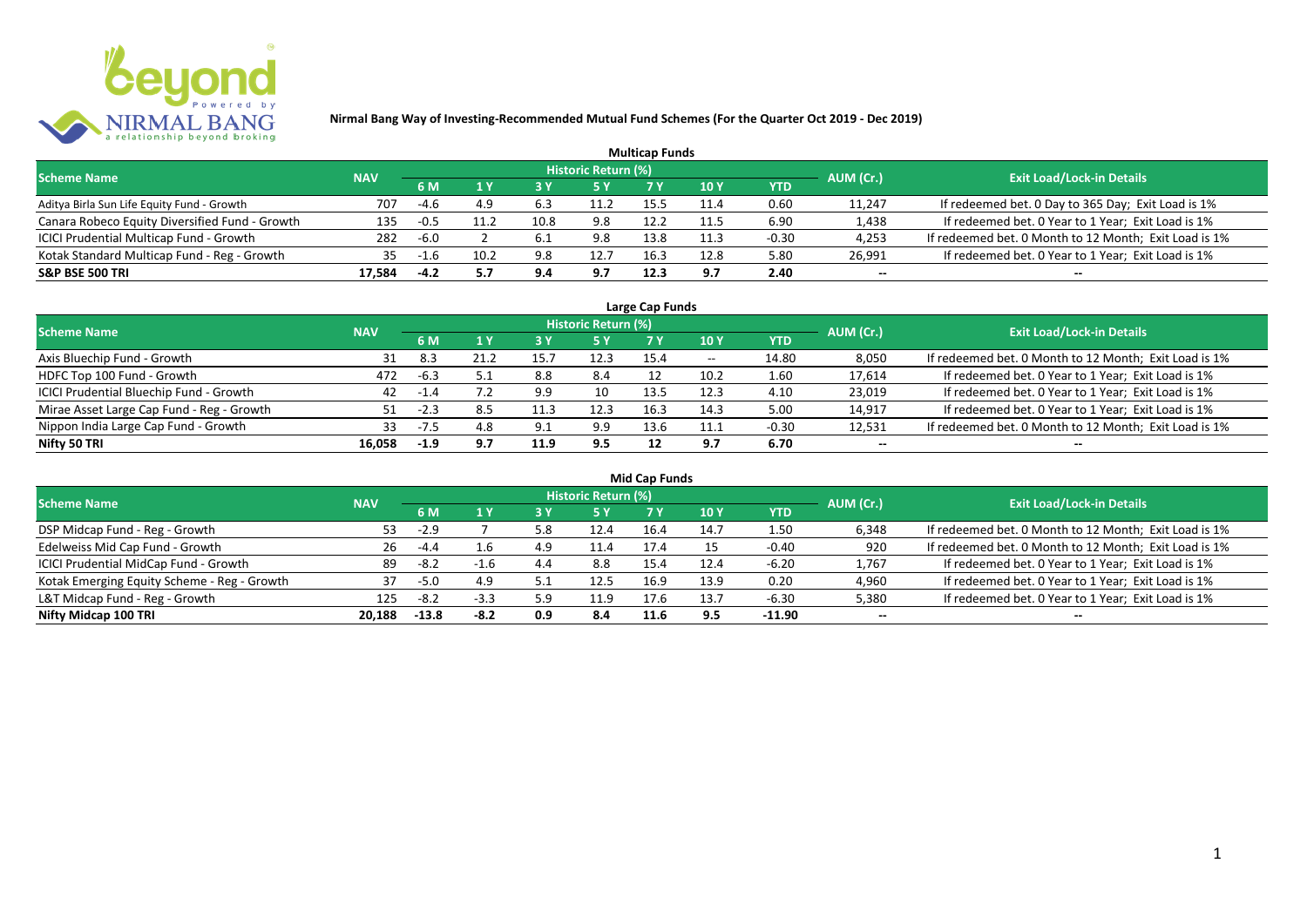

|                                                  |            |        |     |     |                            | Large & Midcap |      |         |           |                                                    |
|--------------------------------------------------|------------|--------|-----|-----|----------------------------|----------------|------|---------|-----------|----------------------------------------------------|
| <b>Scheme Name</b>                               | <b>NAV</b> |        |     |     | <b>Historic Return (%)</b> |                |      |         | AUM (Cr.) | <b>Exit Load/Lock-in Details</b>                   |
|                                                  |            | 6 M    |     |     | 5 Y                        |                |      | YTD     |           |                                                    |
| Canara Robeco Emerging Equities - Growth         | 90         | $-4.7$ |     | 8.1 | 13.7                       | 19.8           | 18.1 | 1.50    | 4.980     | If redeemed bet. 0 Year to 1 Year; Exit Load is 1% |
| Invesco India Growth Opportunities Fund - Growth | 35.        | $-0.5$ |     |     | 11.6                       | 14.9           | 12.4 | 5.10    | 1,822     | If redeemed bet. 0 Year to 1 Year; Exit Load is 1% |
| Principal Emerging Bluechip Fund - Growth        | 101        | $-3.3$ |     | 6.8 | 13.2                       | 18.5           | 14.4 | 0.10    | 2,199     | If redeemed bet. 0 Year to 1 Year; Exit Load is 1% |
| NIFTY Large Midcap 250 TRI                       | 6.892      | -6.4   | 2.4 | 7.9 | 10.5                       | 13.7           | 10.7 | $-1.50$ | $- -$     | $- -$                                              |

| <b>Focused Funds</b>             |            |      |      |     |                            |      |       |      |           |                                                       |  |  |  |
|----------------------------------|------------|------|------|-----|----------------------------|------|-------|------|-----------|-------------------------------------------------------|--|--|--|
| <b>Scheme Name</b>               | <b>NAV</b> |      |      |     | <b>Historic Return (%)</b> |      |       |      | AUM (Cr.) | <b>Exit Load/Lock-in Details</b>                      |  |  |  |
|                                  |            | 6 M  |      |     | 5 Y                        |      | 10 Y  | YTD  |           |                                                       |  |  |  |
| Axis Focused 25 Fund - Growth    | 29.        | -6.3 | 14.2 |     | 14.7                       | 15.5 | $- -$ | 9.80 | 8,384     | If redeemed bet. 0 Month to 12 Month; Exit Load is 1% |  |  |  |
| SBI Focused Equity Fund - Growth | 144        | 0.1  | 14.9 |     | 12.6                       | 15.  | 16.8  | 8.80 | 5,726     | If redeemed bet. 0 Year to 1 Year; Exit Load is 1%    |  |  |  |
| <b>S&amp;P BSE 500 TRI</b>       | 17,584     |      |      | 9.4 | 9.7                        | 12.3 | 9.7   | 2.40 | $-$       | $-$                                                   |  |  |  |

| <b>Small Cap Funds</b>                         |            |         |         |                     |      |                          |       |            |           |                                                    |  |  |  |
|------------------------------------------------|------------|---------|---------|---------------------|------|--------------------------|-------|------------|-----------|----------------------------------------------------|--|--|--|
| <b>Scheme Name</b>                             | <b>NAV</b> |         |         | Historic Return (%) |      |                          |       |            | AUM (Cr.) | <b>Exit Load/Lock-in Details</b>                   |  |  |  |
|                                                |            |         |         |                     | 5 Y  | 7 Y                      | 710Y  | <b>YTD</b> |           |                                                    |  |  |  |
| Franklin India Smaller Companies Fund - Growth | 48         | -12.5   |         | $-0.2$              | 8.7  | 17.5                     | 15    | $-8.20$    | 7,005     | If redeemed bet. 0 Year to 1 Year; Exit Load is 1% |  |  |  |
| HDFC Small Cap Fund - Growth                   | 38         | -15.1   | $-9.3$  | 6.9                 | 11.1 | 14.3                     | 11.9  | -11.10     | 8,845     | If redeemed bet. 0 Year to 1 Year; Exit Load is 1% |  |  |  |
| L&T Emerging Businesses Fund - Reg - Growth    | 22         | -11.5   | $-11.3$ |                     | 12.2 | $\overline{\phantom{a}}$ | $- -$ | -11.70     | 5,985     | If redeemed bet. 0 Year to 1 Year; Exit Load is 1% |  |  |  |
| SBI Small Cap Fund - Growth                    | 51         | $-2.7$  |         | 10.2                | 17.3 |                          | 17.2  | 1.10       | 2,704     | If redeemed bet. 0 Year to 1 Year; Exit Load is 1% |  |  |  |
| Nifty Smallcap 100 TRI                         | 6.656      | $-19.3$ | $-12$   | $-3.8$              | 3.6  |                          | 6.2   | $-15.00$   | $- -$     | --                                                 |  |  |  |

## **ELSS Schemes (Tax Saving u/s 80-C)**

| <b>Scheme Name</b>                            | <b>NAV</b> |        |      | <b>Historic Return (%)</b> |               |       |            |            | AUM (Cr.) | <b>Exit Load/Lock-in Details</b> |
|-----------------------------------------------|------------|--------|------|----------------------------|---------------|-------|------------|------------|-----------|----------------------------------|
|                                               |            | 6 M    | 1 Y  |                            | <b>5Y</b>     | 7 Y   | <b>10Y</b> | <b>YTD</b> |           |                                  |
| Aditya Birla Sun Life Tax Relief 96 - Growth  | 30         | $-5.9$ |      | 7.9                        | 11.9          | 15.5  | 11.1       | $-2.10$    | 9,129     | Nil                              |
| Axis Long Term Equity Fund - Growth           | 47         |        | 16.6 |                            | 13.6          | 18.9  | $- -$      | 10.50      | 20,425    | Nil                              |
| IDFC Tax Advantage (ELSS) Fund - Reg - Growth | 52         | -8.8   | $-1$ |                            | 9.9           |       | 11.8       | $-3.80$    | 1,994     | Nil                              |
| Invesco India Tax Plan - Growth               |            | -1.5   |      | 9.3                        | 10.9          | 15.5  | 13.3       | 3.40       | 912       | Nil                              |
| Mirae Asset Tax Saver Fund - Reg - Growth     | 18         | -2.0   | 8.7  | 12.9                       | $\sim$ $\sim$ | $- -$ | $- -$      | 4.90       | 2,466     | Nil                              |
| <b>S&amp;P BSE 200 TRI</b>                    | 5.713      | $-3.1$ | 7.3  | 10.3                       | 10            | 12.6  | 9.8        | 3.70       | $- -$     | $-$                              |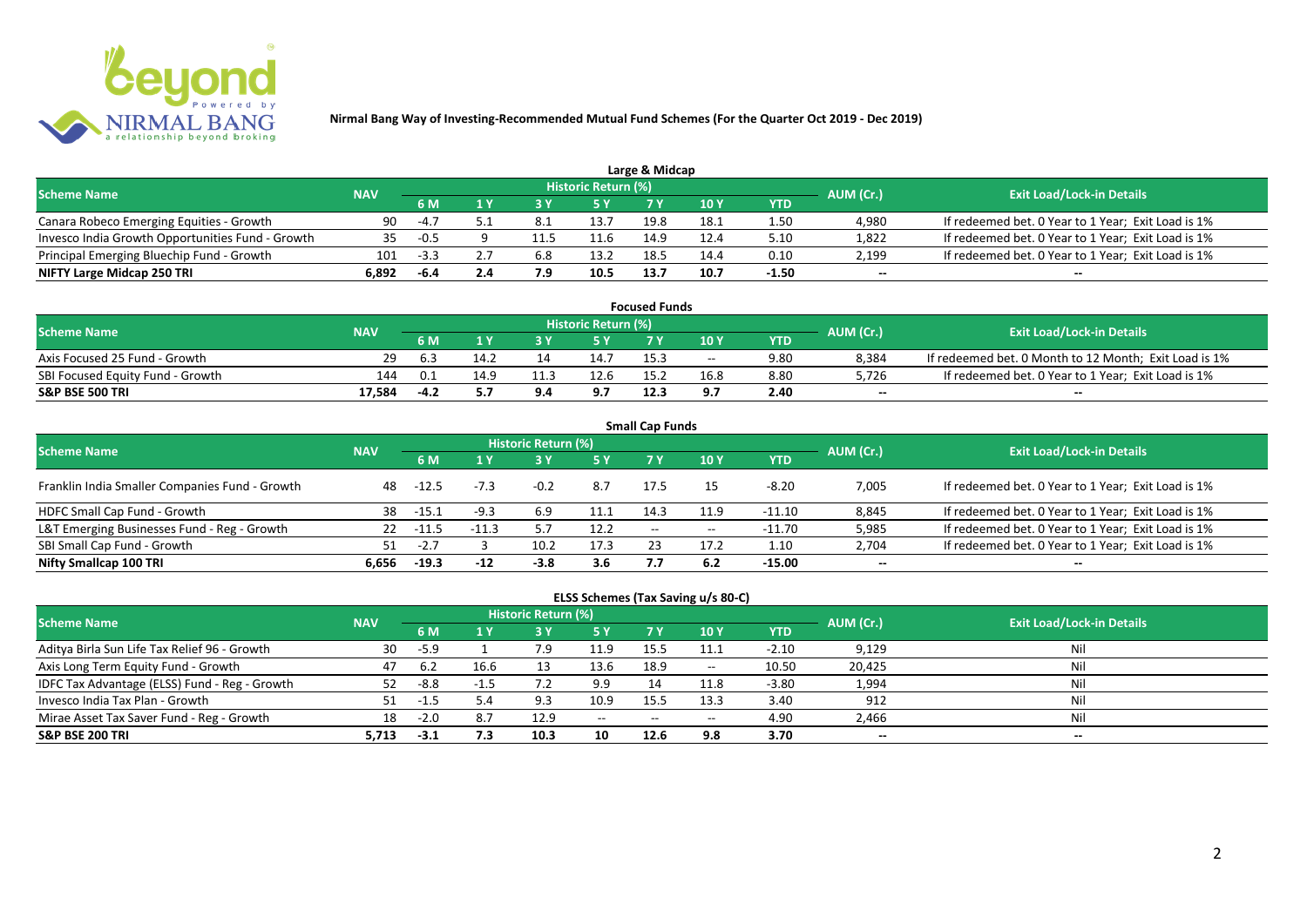

| Contra/Value Fund                         |            |        |     |                            |            |      |            |            |           |                                                    |  |  |  |  |
|-------------------------------------------|------------|--------|-----|----------------------------|------------|------|------------|------------|-----------|----------------------------------------------------|--|--|--|--|
| <b>Scheme Name</b>                        | <b>NAV</b> |        |     | <b>Historic Return (%)</b> |            |      |            |            | AUM (Cr.) | <b>Exit Load/Lock-in Details</b>                   |  |  |  |  |
|                                           |            | 6 M    |     |                            | <b>5 Y</b> | 7 V  | <b>10Y</b> | <b>YTD</b> |           |                                                    |  |  |  |  |
| Kotak India EQ Contra Fund - Reg - Growth | 52.        | -1.5   | 8.1 |                            | 10.8       |      | 10.6       | 4.80       | 860       | If redeemed bet. 0 Year to 1 Year; Exit Load is 1% |  |  |  |  |
| Invesco India Contra Fund - Growth        | 46         | $-4.7$ | 2.4 | 9.9                        | 11.8       | 15.8 | 12.7       | 0.00       | 4,263     | If redeemed bet. 0 Year to 1 Year; Exit Load is 1% |  |  |  |  |
| UTI Value Opportunities Fund - Growth     | 60.        | -4.5   | 3.9 | - 6.1                      | 6.1        | 9.9  | 9.7        | 1.90       | 4,333     | If redeemed bet. 0 Year to 1 Year; Exit Load is 1% |  |  |  |  |
| Nippon India Value Fund - Growth          |            | $-5.0$ | 6.5 |                            | 10         | 12.4 | 10.3       | 0.30       | 3,072     | If redeemed bet. 0 Year to 1 Year; Exit Load is 1% |  |  |  |  |
| <b>S&amp;P BSE 500 TRI</b>                | 17.584     | $-4.2$ | 5.7 | 9.4                        | 9.7        | 12.3 | 9.7        | 2.40       | $- -$     | $- -$                                              |  |  |  |  |

| Sector/Thematic                                        |            |        |        |                            |      |      |       |         |           |                                                    |  |  |  |
|--------------------------------------------------------|------------|--------|--------|----------------------------|------|------|-------|---------|-----------|----------------------------------------------------|--|--|--|
| Scheme Name                                            | <b>NAV</b> |        |        | <b>Historic Return (%)</b> |      |      |       |         | AUM (Cr.) | <b>Exit Load/Lock-in Details</b>                   |  |  |  |
|                                                        |            | 6 M    | 1Y     | 73 Y                       | 5 Y  | 7 Y  | 10Y   | YTD     |           |                                                    |  |  |  |
| Canara Robeco Consumer Trends Fund - Reg -             | 41         | 3.9    | 17.7   | 12.2                       | 14.3 | 15.6 | 14.5  | 8.80    | 354       | If redeemed bet. 0 Year to 1 Year; Exit Load is 1% |  |  |  |
| Growth                                                 |            |        |        |                            |      |      |       |         |           |                                                    |  |  |  |
| Mirae Asset Great Consumer Fund - Growth               | 35         | 0.5    | 10.9   | 13.5                       | 13.3 | 16.1 | $- -$ | 3.40    | 873       | If redeemed bet. 0 Year to 1 Year; Exit Load is 1% |  |  |  |
| <b>ICICI Prudential Technology Fund - Growth</b>       | 59         | $-1.2$ | $-1.1$ | 14.7                       | 9.1  | 17.5 | 17.2  | 3.20    | 440       | If redeemed bet. 0 Day to 15 Day; Exit Load is 1%  |  |  |  |
| Nippon India Pharma Fund - Growth                      | 141        | -8.0   | -9     | $-0.5$                     | 4.2  | 11.6 | 14.3  | $-5.50$ | 2,332     | If redeemed bet. 0 Year to 1 Year; Exit Load is 1% |  |  |  |
| ICICI Prudential Banking and Financial Services Fund - | 62         |        |        |                            |      |      |       |         |           |                                                    |  |  |  |
| Retail - Growth                                        |            | $-7.0$ |        | 10.8                       | 14.7 | 17.5 | 15.2  | 1.60    | 3,290     | If redeemed bet. 0 Day to 15 Day; Exit Load is 1%  |  |  |  |
| <b>S&amp;P BSE 500 TRI</b>                             | 17.584     | $-4.2$ | 5.7    | 9.4                        | 9.7  | 12.3 | 9.7   | 2.40    | --        | $- -$                                              |  |  |  |

| <b>Dynamic Asset Allocation Funds</b>                      |            |           |      |                            |                          |                          |                          |      |           |                                                         |  |  |  |
|------------------------------------------------------------|------------|-----------|------|----------------------------|--------------------------|--------------------------|--------------------------|------|-----------|---------------------------------------------------------|--|--|--|
| <b>Scheme Name</b>                                         | <b>NAV</b> |           |      | <b>Historic Return (%)</b> |                          |                          |                          |      | AUM (Cr.) | <b>Exit Load/Lock-in Details</b>                        |  |  |  |
|                                                            |            | <b>6M</b> | 1 Y  | <b>3 Y</b>                 | 5 Y                      | <b>7Y</b>                | <b>10Y</b>               | YTD  |           |                                                         |  |  |  |
| ICICI Prudential Balanced Advantage Fund - Reg -<br>Growth | 36         |           | 9.8  | 8.2                        | 9.4                      | 12.3                     | 11.9                     | 6.00 | 27,956    | If redeemed bet. 0 Year to 1 Year; Exit Load is 1%      |  |  |  |
| Invesco India Dynamic Equity Fund - Growth                 | 29         | 1.8       | 6.3  | 8.2                        | 8.6                      |                          | 10.5                     | 6.40 | 922       | If redeemed bet. 0 Month to 3 Month; Exit Load is 0.25% |  |  |  |
| Nippon India Balanced Advantage Fund - Growth              | 91         | $-1.4$    |      | 7.8                        | 8.9                      | 11.8                     | 10.2                     | 4.00 | 2,406     | If redeemed bet. 0 Month to 12 Month; Exit Load is 1%   |  |  |  |
| SBI Dynamic Asset Allocation Fund - Reg - Growth           | 13         | -1.3      | 3.5  | 7.9                        | $\overline{\phantom{a}}$ | $\overline{\phantom{a}}$ | $\overline{\phantom{a}}$ | 2.30 | 681       | If redeemed bet. 0 Month to 12 Month; Exit Load is 1%   |  |  |  |
| NIFTY 50 Hybrid Composite Debt 65:35 Index                 | 10,103     | 1.3       | 11.3 | 10.2                       | 9.5                      |                          | 9.4                      | 7.80 | $- -$     | $- -$                                                   |  |  |  |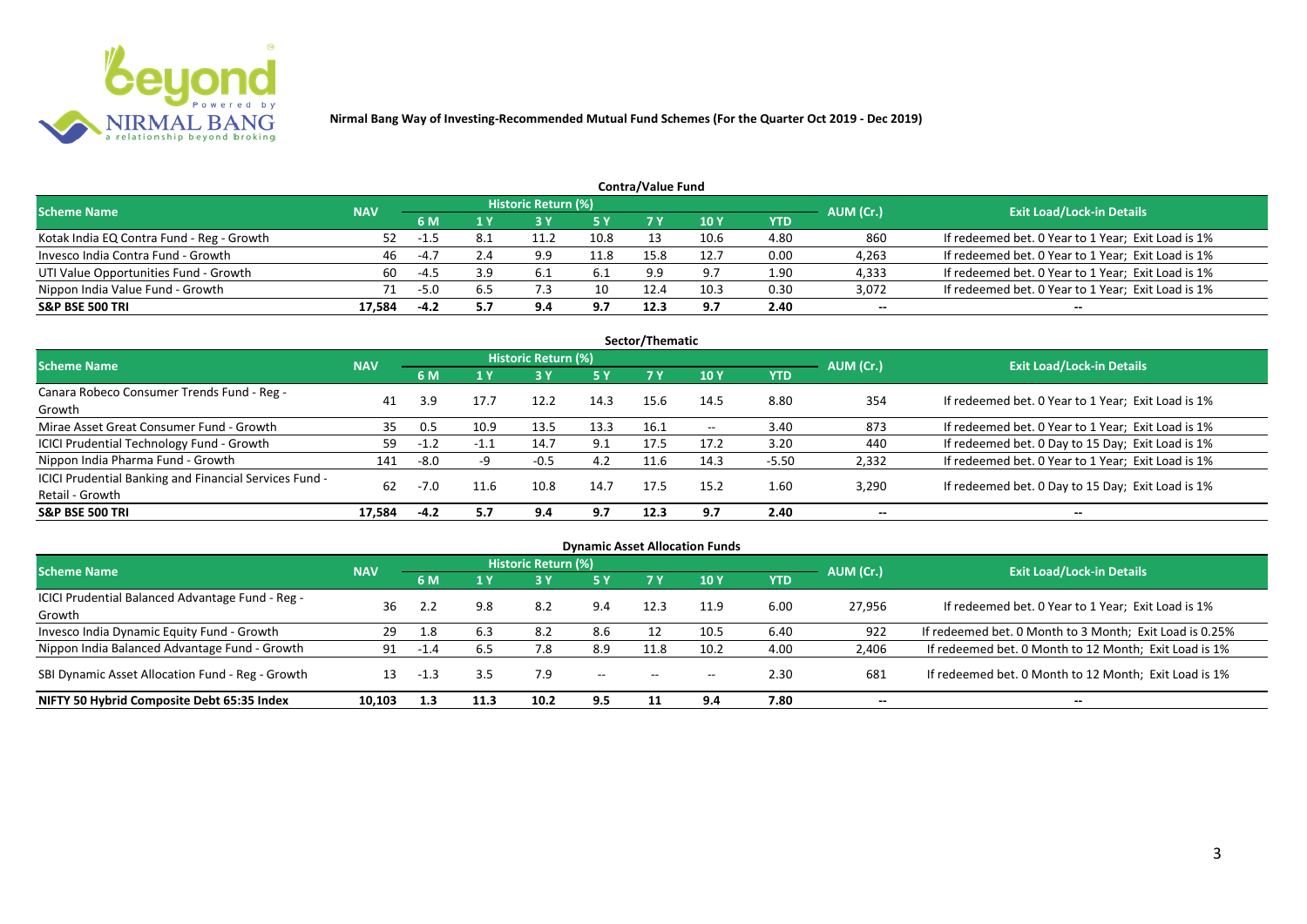

| <b>Hybrid Aggressive</b>                        |            |        |      |                            |                                                |       |       |            |           |                                                       |  |  |  |
|-------------------------------------------------|------------|--------|------|----------------------------|------------------------------------------------|-------|-------|------------|-----------|-------------------------------------------------------|--|--|--|
| <b>Scheme Name</b>                              | <b>NAV</b> |        |      | <b>Historic Return (%)</b> |                                                |       |       |            | AUM (Cr.) | <b>Exit Load/Lock-in Details</b>                      |  |  |  |
|                                                 |            | 6 M    | l Y  | 3 Y                        | 5 Y                                            |       | 10 Y  | <b>YTD</b> |           |                                                       |  |  |  |
| HDFC Hybrid Equity Fund - Growth                | 53         | $-3.0$ | 6.4  | 5.3                        | 5.8                                            | 9.7   | -8.5  | 2.70       | 21,076    | If redeemed bet. 0 Year to 1 Year; Exit Load is 1%    |  |  |  |
| ICICI Prudential Equity & Debt Fund - Growth    | 131        | $-3.1$ |      |                            | 10                                             |       | 13.1  | 2.60       | 23,487    | If redeemed bet. 0 Year to 1 Year; Exit Load is 1%    |  |  |  |
| Mirae Asset Hybrid - Equity Fund - Reg - Growth | 15.        | -1.8   | 8.2  | 9.6                        | $\hspace{0.1mm}-\hspace{0.1mm}-\hspace{0.1mm}$ | $- -$ | $- -$ | 4.60       | 2,590     | If redeemed bet. 0 Year to 1 Year; Exit Load is 1%    |  |  |  |
| SBI Equity Hybrid Fund - Growth                 | 139        | 3.0    | 13.6 | 9.6                        | 11.2                                           | 14.9  | 11.5  | 8.50       | 30,551    | If redeemed bet. 0 Month to 12 Month; Exit Load is 1% |  |  |  |
| Canara Robeco Equity Hybrid Fund - Growth       | 161        | 1.0    | 10.3 | 8.6                        | 10.5                                           | 13.1  | 12.1  | 6.70       | 2,488     | If redeemed bet. 0 Year to 1 Year; Exit Load is 1%    |  |  |  |
| NIFTY 50 Hybrid Composite Debt 65:35 Index      | 10,103     | 1.3    | 11.3 | 10.2                       | 9.5                                            |       | 9.4   | 7.80       | $- -$     | --                                                    |  |  |  |

| <b>Arbitrage Fund</b>                      |            |     |     |                            |                  |     |     |      |           |                                                         |  |  |  |
|--------------------------------------------|------------|-----|-----|----------------------------|------------------|-----|-----|------|-----------|---------------------------------------------------------|--|--|--|
| <b>Scheme Name</b>                         | <b>NAV</b> |     |     | <b>Historic Return (%)</b> |                  |     |     |      | AUM (Cr.) | <b>Exit Load/Lock-in Details</b>                        |  |  |  |
|                                            |            | L M | : M | 6 M                        | $\overline{1}$ Y |     |     | YTD  |           |                                                         |  |  |  |
| IDFC Arbitrage Fund - Reg - Growth         | 24         |     |     | b.,                        | ხ.5              | b.4 | b.1 | 6.60 | 10,163    | If redeemed bet. 0 Month to 1 Month; Exit Load is 0.25% |  |  |  |
| Kotak Equity Arbitrage Fund - Reg - Growth |            | 59  |     | b.                         |                  |     |     | 6.40 | 15,972    | If redeemed bet. 0 Day to 30 Day; Exit Load is 0.25%    |  |  |  |
| Nippon India Arbitrage Fund - Growth       |            |     |     |                            |                  | b.b |     | 6.60 | 9,441     | If redeemed bet. 0 Month to 1 Month; Exit Load is 0.25% |  |  |  |

|                                          |            |        |     | <b>Historic Return (%)</b> |       | <b>Equity Saver</b> |       |      |           |                                                       |
|------------------------------------------|------------|--------|-----|----------------------------|-------|---------------------|-------|------|-----------|-------------------------------------------------------|
| <b>Scheme Name</b>                       | <b>NAV</b> | 6 M    |     |                            | 5 Y   | 7 Y                 | 10Y   | YTD  | AUM (Cr.) | <b>Exit Load/Lock-in Details</b>                      |
| Axis Equity Saver Fund - Reg - Growth    | 13         |        | 9.4 |                            | $ -$  | $- -$               | $- -$ | 6.40 | 783       | If redeemed bet. 0 Month to 12 Month; Exit Load is 1% |
| <b>HDFC Equity Savings Fund - Growth</b> | 37         | $-0.7$ |     |                            | 7.8   |                     | 8.8   | 3.20 | 4,823     | If redeemed bet. 0 Year to 1 Year; Exit Load is 1%    |
| Kotak Equity Savings Fund - Reg - Growth | 15         | ⊥.8    |     |                            | 7.7   | $- -$               | $- -$ | 4.80 | 1.926     | If redeemed bet. 0 Year to 1 Year; Exit Load is 1%    |
| CRISIL Hybrid 50+50 - Moderate Index*    | --         |        |     |                            | $- -$ | --                  |       | $-$  | --        | $- -$                                                 |

|                                    |            |     |              |                     |     | <b>Liquid Funds</b> |            |                 |           |                                  |
|------------------------------------|------------|-----|--------------|---------------------|-----|---------------------|------------|-----------------|-----------|----------------------------------|
| <b>Scheme Name</b>                 | <b>NAV</b> |     |              | Historic Return (%) |     |                     | <b>YTM</b> | Avg.            | AUM (Cr.) | <b>Exit Load/Lock-in Details</b> |
|                                    |            | 1 W | $\mathbf{w}$ | ∣ M                 | 3 M | 1Y                  |            | <b>Maturity</b> |           |                                  |
| Axis Liquid Fund - Growth          | 2,140      | 6.0 |              |                     |     |                     | 5.69       | 0.12            | 24,004    | Nil                              |
| IDFC Cash Fund - Reg - Growth      | 2,335      |     | 5.6          |                     |     | 6.8                 | 5.55       | 0.12            | 11,945    | Nil                              |
| Kotak Liquid Scheme - Reg - Growth | 3,905      |     | 5.8          |                     | 5.8 |                     |            | 0.11            | 25,805    | Nil                              |
| <b>CRISIL Liquid Fund Index</b>    | $- -$      | 6.3 | -6.2         | -6.1                | 6.2 | $-$                 | $- -$      | $- -$           | $- -$     | $- -$                            |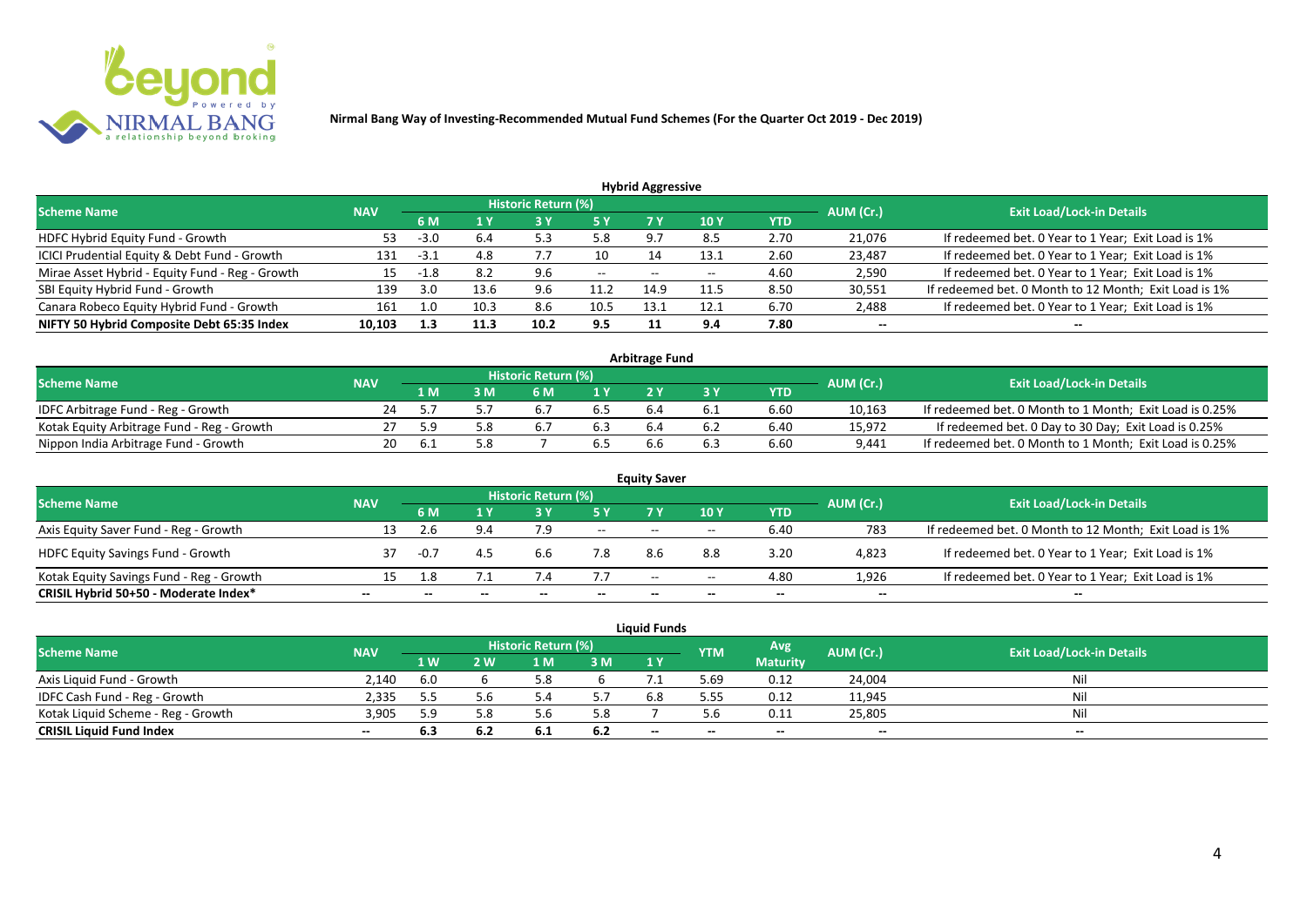

|                                               |            |      |            |                     |        | <b>Ultra Short Fund</b> |            |                 |           |                                  |
|-----------------------------------------------|------------|------|------------|---------------------|--------|-------------------------|------------|-----------------|-----------|----------------------------------|
| <b>Scheme Name</b>                            | <b>NAV</b> |      |            | Historic Return (%) |        |                         | <b>YTM</b> | Avg'            | AUM (Cr.) | <b>Exit Load/Lock-in Details</b> |
|                                               |            | 1 M  | 3 M        |                     | 1 Y    | <b>3Y</b>               |            | <b>Maturity</b> |           |                                  |
| IDFC Ultra Short Term Fund - Reg - Growth     |            |      |            |                     | 8.7    | $- -$                   | 6.28       | 0.45            | 3,847     | Nil                              |
| Sundaram Ultra Short Term Fund - Reg - Growth |            | b.3  |            | $- -$               | $\sim$ | $- -$                   | 6.32       | 0.47            | 259       | Nil                              |
| L&T Ultra Short Term Fund - Growth            | 32         | 6.8  | $\angle 4$ |                     | 8.3    |                         | 6.06       | 0.48            | 2.462     | Nil                              |
| <b>NIFTY Ultra Short Duration Debt Index</b>  | 3,945      | -6.7 | 7.5        |                     | 8.4    | 7.6                     | $- -$      | $- -$           | $- -$     | $\overline{\phantom{a}}$         |

|                                                            |            |     |     |                            |                          | <b>Money Market Fund</b> |            |                 |           |                                  |
|------------------------------------------------------------|------------|-----|-----|----------------------------|--------------------------|--------------------------|------------|-----------------|-----------|----------------------------------|
| <b>Scheme Name</b>                                         | <b>NAV</b> |     |     | <b>Historic Return (%)</b> |                          |                          | <b>YTM</b> | Avg             | AUM (Cr.) | <b>Exit Load/Lock-in Details</b> |
|                                                            |            | 1 M | 3 M | <b>6 M</b>                 | 1Y                       | 3Y                       |            | <b>Maturity</b> |           |                                  |
| Aditya Birla Sun Life Money Manager Fund - Reg -<br>Growth | 262        | 6.6 | 7.8 | 8.3                        | 8.7                      | 7.6                      | 5.98       | 0.39            | 10,219    | Nil                              |
| Franklin India Savings Fund - Growth                       | 36         |     |     | 8.8                        | 9.1                      |                          | 6.41       | 0.58            | 2,554     | Nil                              |
| Nippon India Money Market Fund - Growth                    | 2,950      |     | 7.8 | 8.3                        | 8.7                      | 7.6                      | 6.13       | 0.46            | 2,587     | Nil                              |
| <b>CRISIL Liquid Fund Index</b>                            | $- -$      | 6.1 | 6.2 | 6.8                        | $\overline{\phantom{a}}$ | $-$                      |            | $- -$           | $- -$     | $- -$                            |

|                                                 |            |       |     |                     |      | <b>Short Term Fund</b> |            |                 |           |                                  |
|-------------------------------------------------|------------|-------|-----|---------------------|------|------------------------|------------|-----------------|-----------|----------------------------------|
| <b>Scheme Name</b>                              | <b>NAV</b> |       |     | Historic Return (%) |      |                        | <b>YTM</b> | Avg             | AUM (Cr.) | <b>Exit Load/Lock-in Details</b> |
|                                                 |            | 1 M.  | 3 M | 6 M                 | 1Y   | <b>3 Y</b>             |            | <b>Maturity</b> |           |                                  |
| Axis Short Term Fund - Growth                   |            | -8.2  | 8.4 | 10.2                | 10.2 |                        | 6.89       | 1.90            | 2,347     | Nil                              |
| HDFC Short Term Debt Fund - Growth              |            |       | 8.4 | 10.1                | 10   |                        | 7.56       | 2.75            | 8,296     | Nil                              |
| IDFC Bond Fund - Short Term Plan - Reg - Growth | 40         | 7.9   |     | 10.2                | 10.6 |                        | 7.05       | 2.10            | 10,052    | Nil                              |
| Kotak Bond Short Term Plan - Reg - Growth       | 37         | 8.2   | 7.9 | 10.3                | 10.4 |                        | 7.59       | 2.73            | 9,788     | Nil                              |
| L&T Short Term Bond Fund - Reg - Growth         |            | - 8.1 |     | 10                  | 10.1 |                        | 7.04       | 2.36            | 4,330     | Nil                              |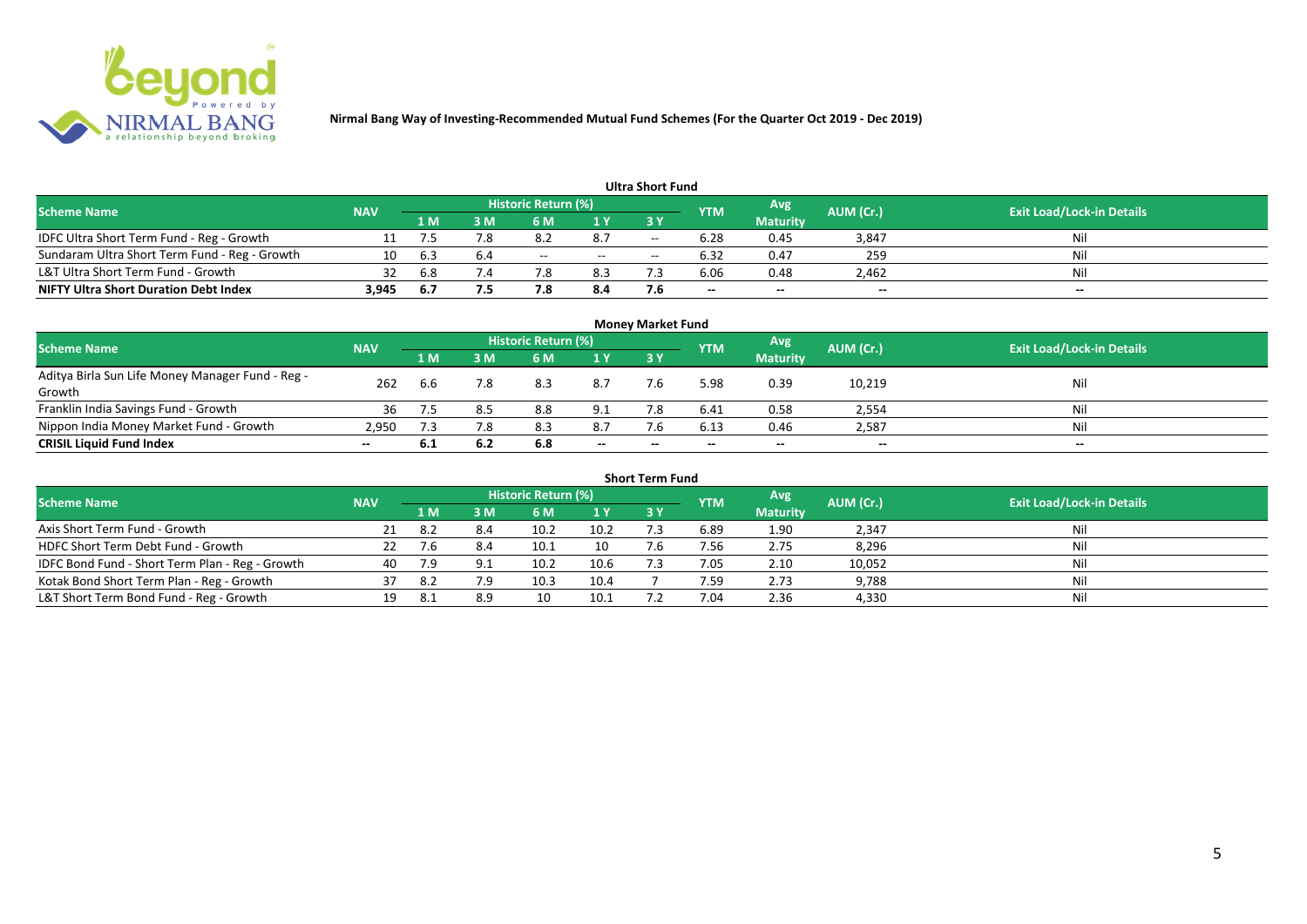

|                                           |                                                                      |     |                                  |           |     | <b>Low Duration Fund</b> |        |                 |       |     |
|-------------------------------------------|----------------------------------------------------------------------|-----|----------------------------------|-----------|-----|--------------------------|--------|-----------------|-------|-----|
| <b>Scheme Name</b>                        | Historic Return (%)<br>Avg'<br>AUM (Cr.)<br><b>NAV</b><br><b>YTM</b> |     | <b>Exit Load/Lock-in Details</b> |           |     |                          |        |                 |       |     |
|                                           |                                                                      | 1 M | sм                               | 6 M       | 1 Y | 3 Y                      |        | <b>Maturity</b> |       |     |
| Axis Treasury Advantage Fund - Growth     | 2.190                                                                |     |                                  | Q         | 9.3 |                          | 6.43   | 0.79            | 2,636 | Nil |
| Canara Robeco Savings Fund - Reg - Growth |                                                                      | 6.8 |                                  | <u>ິດ</u> | 8.7 |                          | 6.2401 | 0.66            | 1,061 | Nil |
| IDFC Low Duration Fund - Reg - Growth     |                                                                      |     |                                  | 8.7       | 8.9 | - -                      | 6.36   | 0.73            | 4,874 | Nil |

| <b>Banking &amp; PSU Bond Funds</b>            |            |     |     |                     |  |  |            |                 |           |                                  |  |  |  |
|------------------------------------------------|------------|-----|-----|---------------------|--|--|------------|-----------------|-----------|----------------------------------|--|--|--|
| <b>Scheme Name</b>                             | <b>NAV</b> |     |     | Historic Return (%) |  |  | <b>YTM</b> | Avg             | AUM (Cr.) | <b>Exit Load/Lock-in Details</b> |  |  |  |
|                                                |            | 1 M | ١M  | 6 M                 |  |  |            | <b>Maturity</b> |           |                                  |  |  |  |
| HDFC Banking and PSU Debt Fund - Reg - Growth  |            |     |     |                     |  |  | 7.79       | 2.68            | 3,572     | Nil                              |  |  |  |
| Kotak Banking and PSU Debt Fund - Reg - Growth |            |     | 6.8 |                     |  |  |            | 3.73            | 2,794     | Nil                              |  |  |  |
| IDFC Banking & PSU Debt Fund - Reg - Growth    |            |     | 9.6 |                     |  |  | 7.23       | 3.27            | 9,715     | Nil                              |  |  |  |

| <b>Corporate Bond Funds</b>                         |            |     |     |                     |      |    |            |                 |           |                                                        |  |  |  |  |
|-----------------------------------------------------|------------|-----|-----|---------------------|------|----|------------|-----------------|-----------|--------------------------------------------------------|--|--|--|--|
| <b>Scheme Name</b>                                  | <b>NAV</b> |     |     | Historic Return (%) |      |    | <b>YTM</b> | Avg'            | AUM (Cr.) | <b>Exit Load/Lock-in Details</b>                       |  |  |  |  |
|                                                     |            | 1 M | រ M | 6 M                 | 1 Y  | 3Y |            | <b>Maturity</b> |           |                                                        |  |  |  |  |
| ICICI Prudential Corporate Bond Fund - Reg - Growth | 20         |     | 7.9 |                     | 10.1 |    | '.34       | 2.36            | 9,147     | Nil                                                    |  |  |  |  |
| L&T Triple Ace Bond Fund - Reg - Growth             | 50.        |     | 0.3 |                     | 14   |    | 7.74       | 8.56            | 1,616     | If redeemed bet. 0 Month to 3 Month; Exit Load is 0.5% |  |  |  |  |
| Kotak Corporate Bond Fund - Std - Growth            | 2,603      | 8.4 |     | 10.1                | 10.1 |    | .17        | 1.52            | 2,757     | Nil                                                    |  |  |  |  |

|                                            |            |      |     |                            |      | <b>Credit Risk Fund</b> |       |                 |           |                                                           |
|--------------------------------------------|------------|------|-----|----------------------------|------|-------------------------|-------|-----------------|-----------|-----------------------------------------------------------|
| <b>Scheme Name</b>                         | <b>NAV</b> |      |     | <b>Historic Return (%)</b> |      |                         | YTM   | Avg             | AUM (Cr.) | <b>Exit Load/Lock-in Details</b>                          |
|                                            |            | 1 M. | 3 M | 6 M                        | '1 Y | 3 Y                     |       | <b>Maturity</b> |           |                                                           |
| ICICI Prudential Credit Risk Fund - Growth |            |      |     | 8.8                        | 9.1  |                         | 10.29 | 1.77            | 10,942    | If redeemed bet. 0 Year to 1 Year; Exit Load is 1%        |
| Kotak Credit Risk Fund - Reg - Growth      |            |      | 8.8 | 9.3                        |      |                         | 9.71  | 2.49            | 4,732     | If redeemed bet. 0 Year to 1 Year; Exit Load is 1%        |
|                                            |            |      |     |                            |      |                         |       |                 |           | If redeemed bet. 0 Month to 12 Month; Exit Load is 3%, If |
| SBI Credit Risk Fund - Growth              |            |      |     |                            | 7.3  | 6.b                     | 9.26  | 2.63            | 5,211     | redeemed bet. 12 Month to 24 Month; Exit Load is 1.5%, If |
|                                            |            |      |     |                            |      |                         |       |                 |           | redeemed bet. 24 Month to 36 Month; Exit Load is 0.75%    |